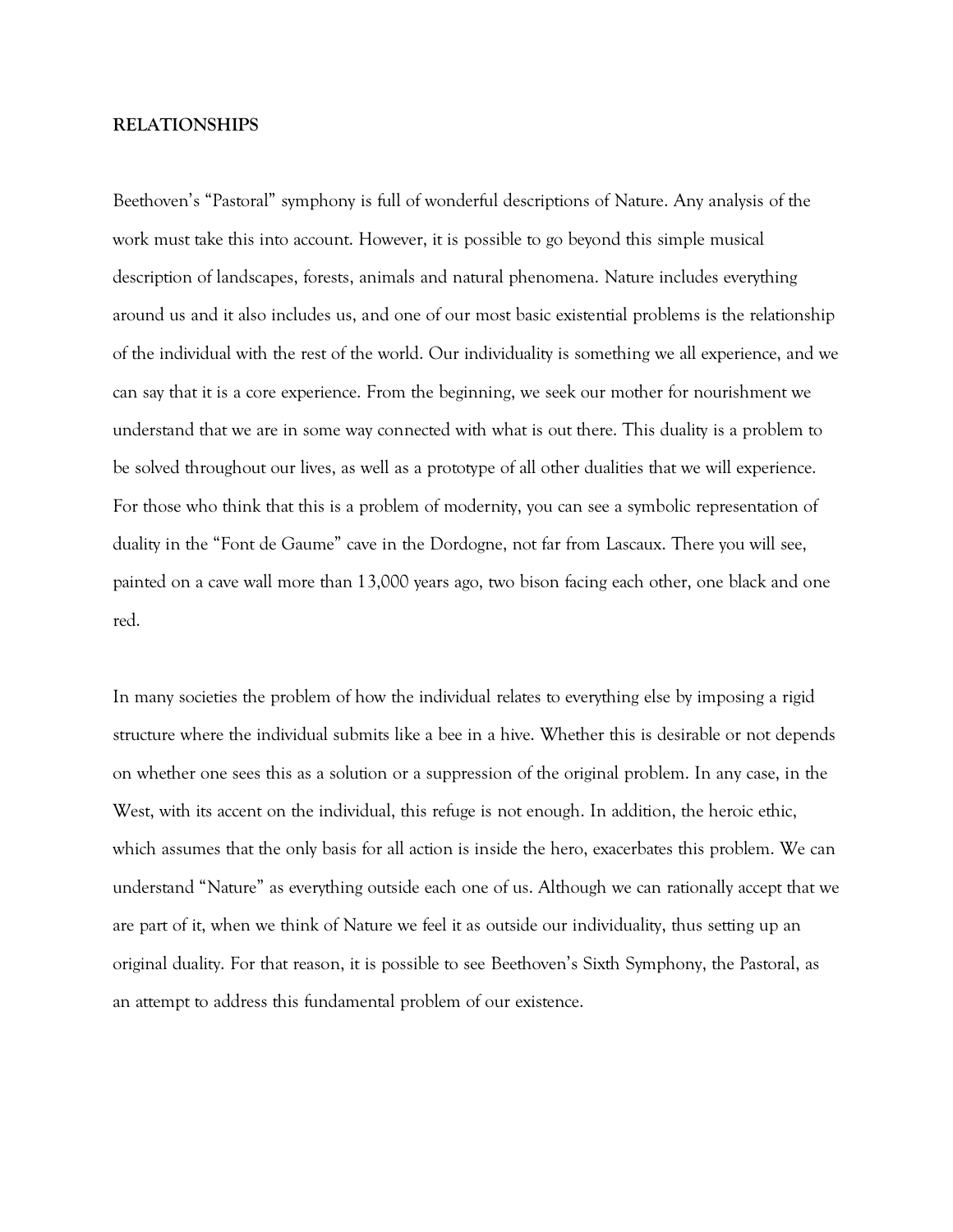The Pastoral is the only Beethoven symphony in five movements instead of four. This structure makes sense if one sees the first four movements as the presentation of two alternating points of view, with the fifth movement as the synthesis. These two points of view, or perspectives, are, on the one hand that of the individual in the first and third movements, and that of Nature, or the outside world, in the second and fourth. In the first movement, we approach Nature and try to establish a relationship with her. Our attitude is one of positive expectation. However, if we want to develop a profound vision of the work, it is important that it not be simply a "fun" attitude, as is often expressed. This movement must express a search for what is essential in that experience. It is worth noting that the music develops with much repetition of short thematic phrases that remind one of Bruckner, and specifically what Deryck Cooke called the "Bruckner glare". This repetitive process, often used by Beethoven as well as Bruckner, takes us the core of the issue step by step, accumulating strength and deepening our understanding with each repetition until we reach a climax. For this process to work well, the tempo should not be too fast. We must feel how each repetition gets us closer and closer to our own heart, as well as the heart of the work, with special emphasis on the bass. As is always the case in all of Beethoven's first movements, we reach strong, climactic affirmation of our being and our individuality in the Coda. This also happens in a repetitive passage.

In the second movement, we change our perspective from our interior to that of Nature. The first experience all humans have of what is out there is the mother, and this is how Nature presents herself. It is interesting to note that in the first bar of this movement, the second violins play this sequence of notes: Bb-F, F-G-F, F-Eb-D, D-C-Bb, Bb. If we eliminate repeated notes, we get the following sequence: Bb-F-G-F-Eb-D-C-Bb, equivalent to the nursery rhyme "Ah, vous dirai-je, Maman". Our relationship with the mother is the most comfortable and secure that we will ever know. This movement caresses and cuddles us, and we feel happy and secure. It flows in long bars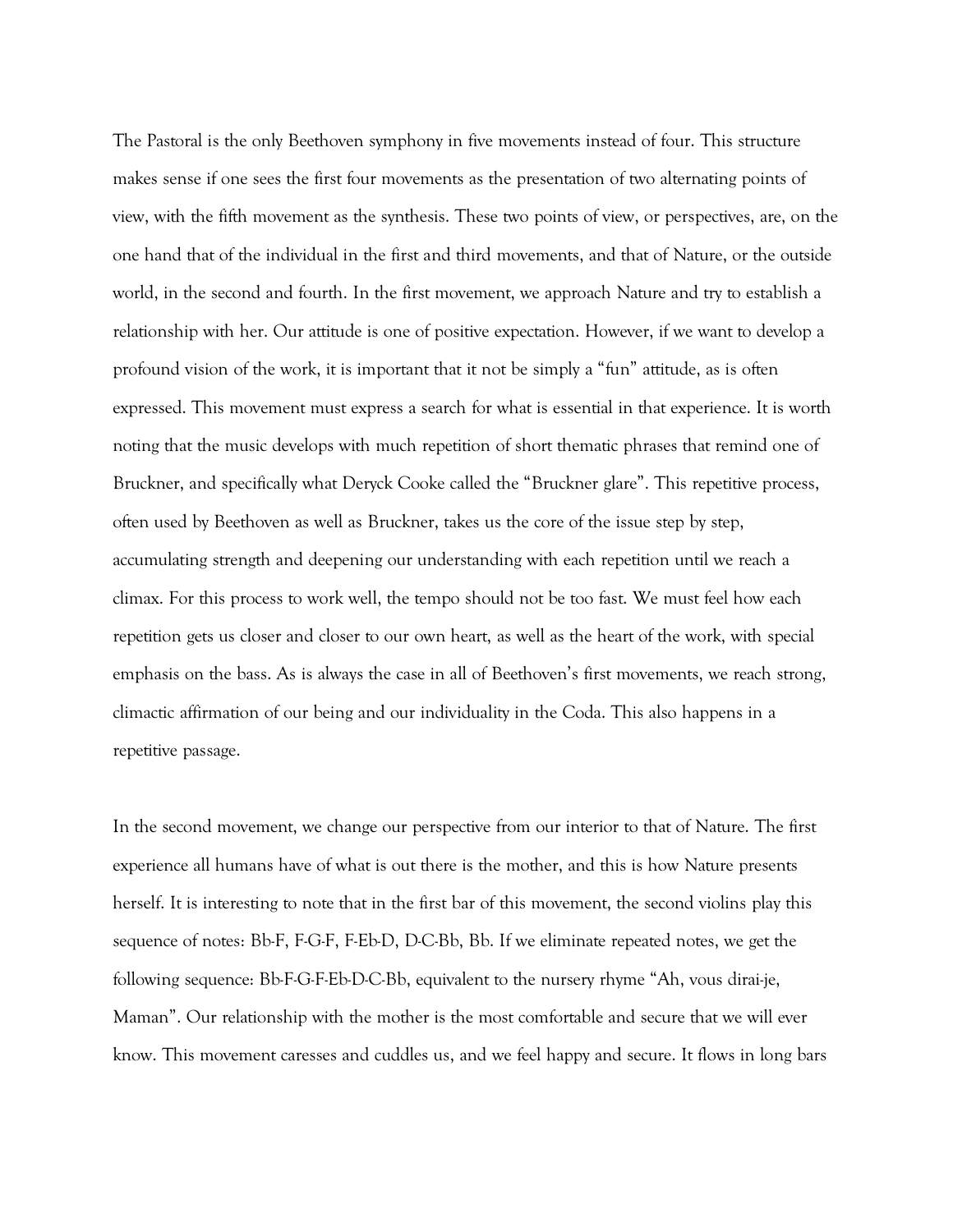of 12 crotchets, a mythical space that reminds one of the long verses of epic poetry and giving the mother the possibility of expressing herself with all the love that fills her existence.

We celebrate this happiness with careless abandon in the third movement. Beethoven describes it as a "merry gathering of country folk". The music certainly expresses fun, dancing and much satisfaction. But we know that life isn't always like that. Our "mother" Nature quickly turns into a monster, a Gorgon, in the fourth movement. She presents us with a frightening face, with thunder and lightning, showing us a reality much more complex than the one we experienced in the second movement. We should thank Nature for this transformation. Without it, living all the time like in the third movement, we would be idiots.

And now, knowing the extremes, we can engage in the most productive relationship of all: the erotic. This represents the synthesis of the dualities we experienced in the first four movements. In the fifth movement, the insistent repetition of phrases returns, this time driving us towards ecstasy. Not only does it help us to find the essence of our own nature, it also moves us towards an expressive explosion. Beethoven always goes down to the depths in order to reach a climax. It is there that he finds the strength to reach the summit. The same way that he affirms his individuality at the end of his first movements, he uses this principle to reach a climax in his last movements. Here, repetition pushes us towards fullness.

In the fifth movement, Nature presents herself as a woman to a man. We want her and we approach her. We dance with her with increasing frenzy. Finally, in the Coda of this last movement, we unite with her and reach a surprisingly explicit musical climax. I don't know any other musical example where the physical aspect of the climax is so clearly expressed. In addition, the music makes us feel with eloquence what happens after the ecstasy. Most would agree that Beethoven is a heroic